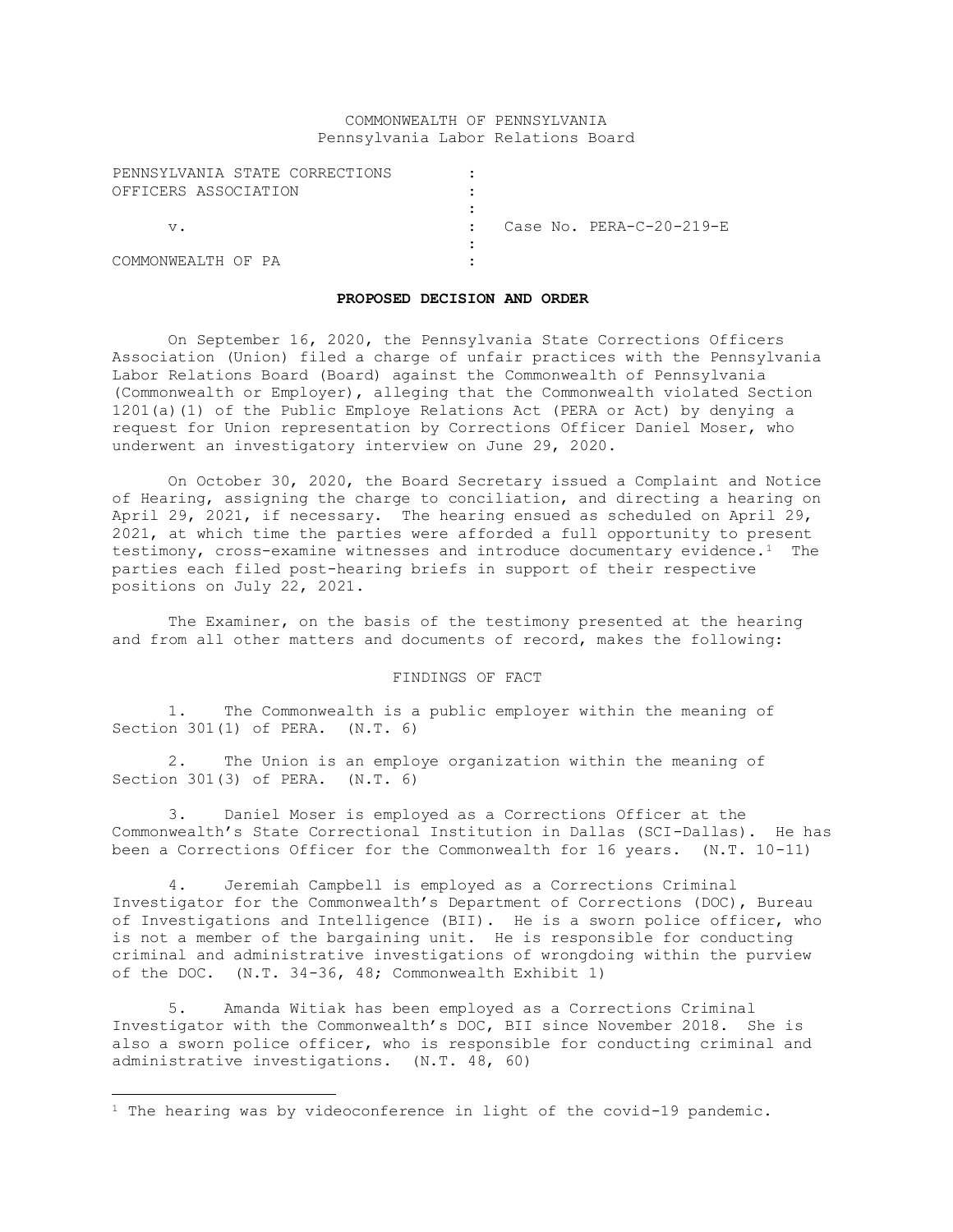6. On June 29, 2020, Moser was working his shift when he was relieved by another corrections officer, who advised him to report to the security office. When Moser reached the security office, he encountered a lieutenant and captain, both of whom are managerial employes and not part of the bargaining unit. The captain instructed him to report to the "band room."  $(N.T. 11-14)^2$ 

7. When Moser reached the band room, he encountered Campbell and Witiak, who identified themselves as BII agents. Moser did not request a Union representative at any time during the ensuing interview with the BII agents. (N.T. 14-16, 28, 36, 38, 49-50, 61-62)

8. Campbell advised Moser that the interview was related to a criminal investigation, and not an administrative investigation. Campbell told Moser that the interview would not serve as grounds for any discipline and that Moser did not have to speak to him. (N.T. 18, 28, 40, 49)

9. At the start of the interview, Campbell presented Moser with a Miranda waiver form, which Moser signed. Campbell then questioned Moser for approximately 45 to 60 minutes regarding allegations of contraband. (N.T. 18-19, 28-29, 41, 51-52, 63; Commonwealth Exhibit 1)

10. The Miranda Rights Warning and Waiver form specifically provides, in relevant part, as follows:

> My name is Jeremiah Campbell [sic] a Police Officer with the Pennsylvania Department of Corrections, Bureau of investigations and Intelligence. You have an absolute right to remain silent and anything you say can and will be used against you in a court of law. You also have the right to talk to an attorney before and have an attorney present with you during questioning. If you cannot afford to hire an attorney, one will be appointed to represent you without charge before questioning. If you do decide to answer questions, you may stop any time you wish and you cannot be forced to continue. If you do exercise your right to remain silent, your refusal will not be grounds for administrative or disciplinary action up to and including dismissal by the Pennsylvania Department of Corrections...

> I fully understand the statement warning me of my rights and I am willing to answer questions. I do not want an attorney, and I understand that I may stop answering questions any time during the questioning. No promises have been made to me, nor have I been threatened in any manner. I also understand that my refusal to answer questions will not be grounds for administrative or disciplinary action up to and including dismissal...

# (Commonwealth Exhibit 1)

11. Moser did not receive any discipline as a result of the June 29, 2020 interview and is still employed as a Corrections Officer at SCI-Dallas. Moser did not face any criminal charges either. (N.T. 31, 53, 66)

 $2$  It is unclear from the record what the purpose for the "band room" is or in what context it is used.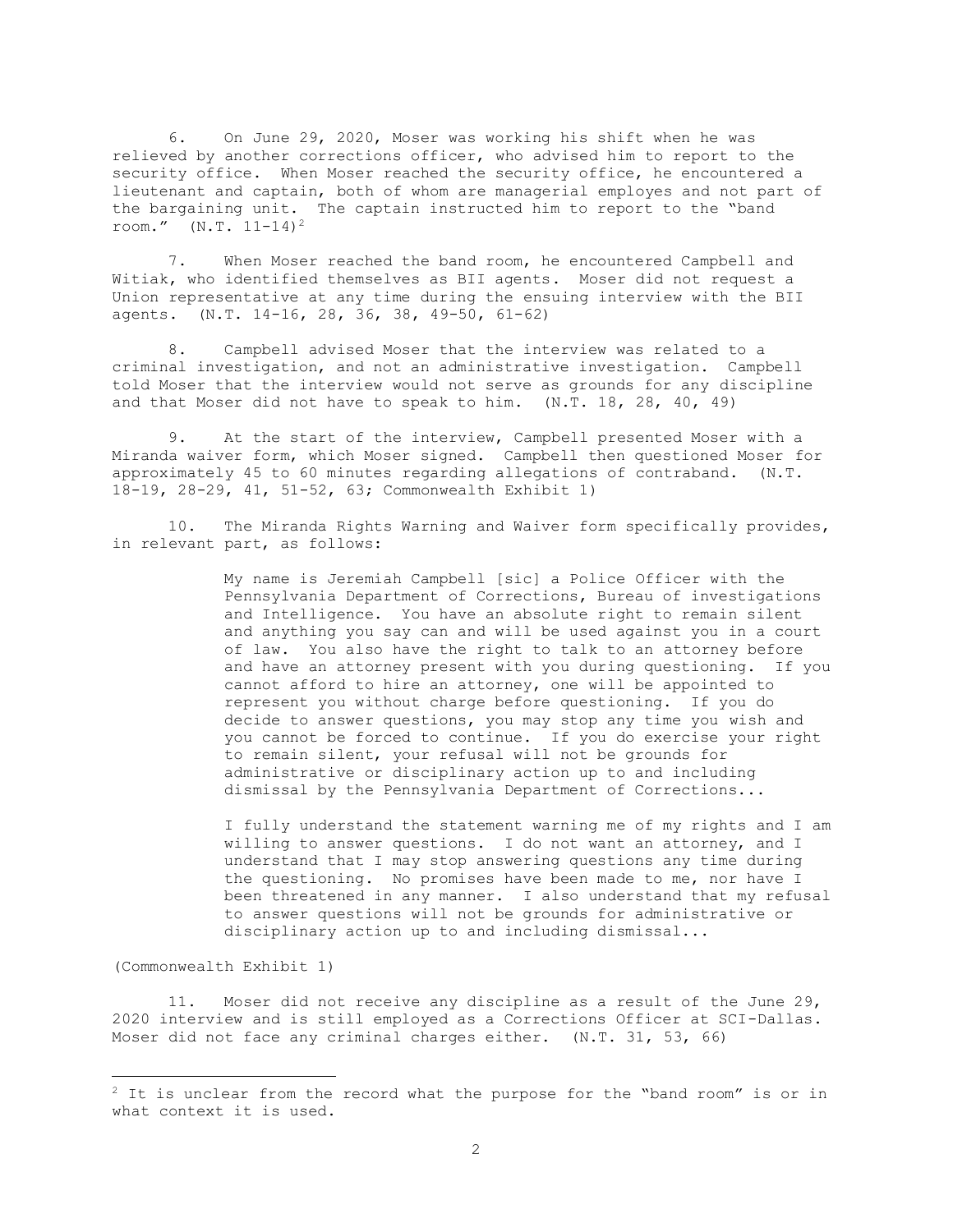# DISCUSSION

The Union has alleged that the Commonwealth violated Section 1201(a)(1) of the Act<sup>3</sup> by denying Moser's request for Union representation during an investigatory interview, which he reasonably believed could result in discipline. The Commonwealth contends that the charge should be dismissed because Moser could not have held a reasonable belief that discipline might result from the interview, as the interview was exclusively criminal in nature. The Commonwealth also maintains that the charge should be dismissed because the record shows that Moser did not actually request a Union representative be present for the interview. The Commonwealth further asserts that the charge must fail because there is no credible evidence the Commonwealth compelled Moser to continue to answer questions following his alleged request for a Union representative.

It is well settled that a public employe has the right to union representation at an investigatory meeting with his or her employer that the employe reasonably believes may result in the imposition of discipline. Sayre Area Education Ass'n v. Sayre Area School District, 36 PPER 54 (Final Order, 2005) citing Commonwealth of Pennsylvania Emergency Management Agency v. PLRB, 768 A.2d 1201(Pa. Cmwlth. 2001). The right only arises, however, when the employe requests representation. City of Reading v. PLRB, 689 A.2d 990 (Pa. Cmwlth. 1997).

In this case, the Union has not sustained its burden of proving that the Commonwealth committed a violation of the Act. Indeed, the credible evidence of record shows that Moser did not actually request a Union representative during the June 29, 2020 interview with the Commonwealth's BII agents. Of course, Moser testified that he did, in fact, request such representation at the start of the interview. (N.T. 14-16). However, the Commonwealth offered the testimony of the two BII agents, Campbell and Witiak, who both credibly refuted this assertion and whose testimony has been deemed more persuasive and worthy of belief. As such, the charge must be dismissed as a matter of law.

#### **CONCLUSIONS**

The Examiner, therefore, after due consideration of the foregoing and the record as a whole, concludes and finds as follows:

 1. The Commonwealth is a public employer within the meaning of Section 301(1) of PERA.

 2. The Union is an employe organization within the meaning of Section 301(3) of PERA.

3. The Board has jurisdiction over the parties hereto.

 4. The Commonwealth has not committed unfair practices in violation of Section 1201(a)(1) of PERA.

<sup>3</sup> Section 1201(a) of PERA provides that "[p]ublic employers, their agents or representatives are prohibited from: (1) Interfering, restraining or coercing employes in the exercise of the rights guaranteed in Article IV of this act... 43 P.S. § 1101.1201.